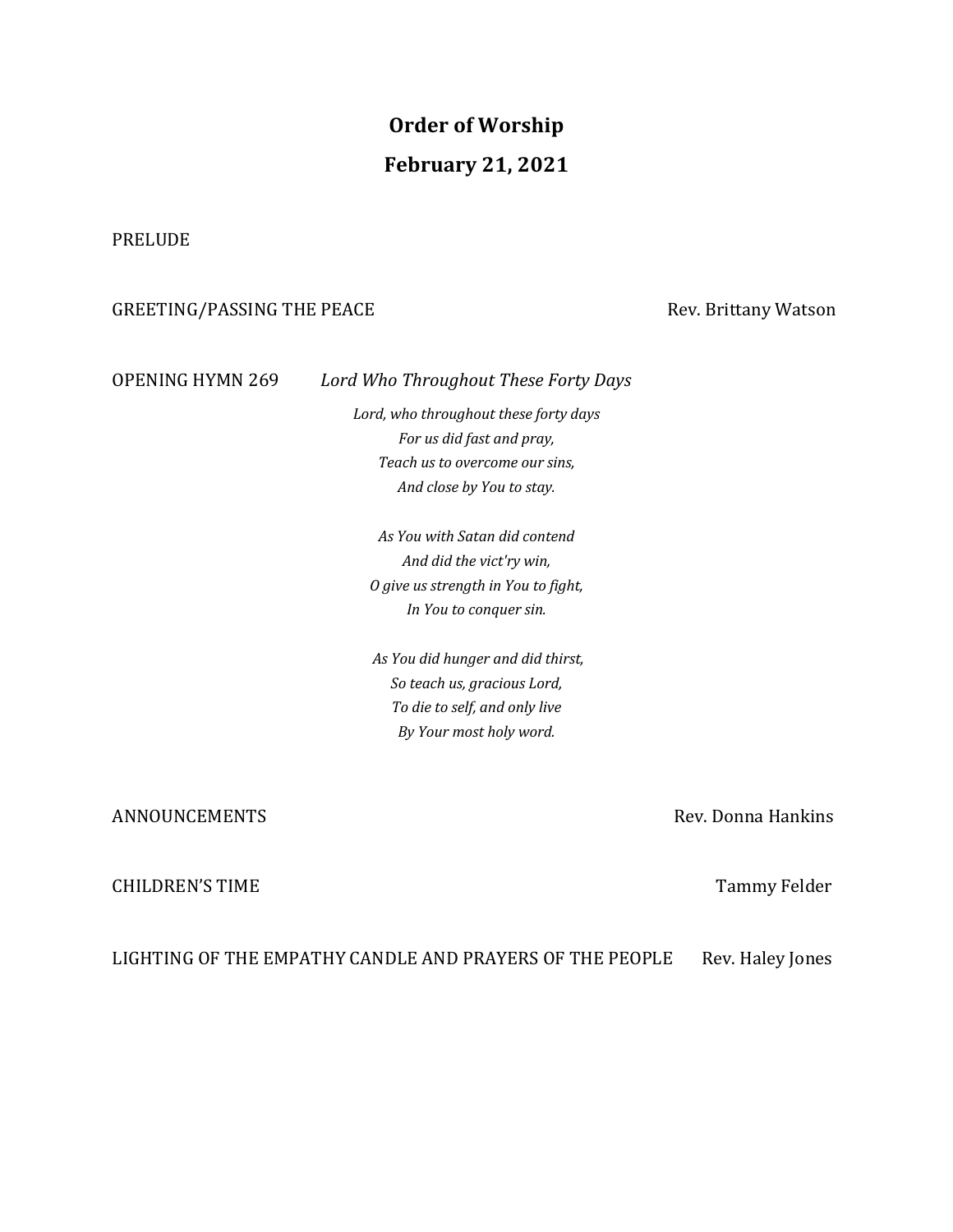### THE LORD'S PRAYER

**Our Father, who art in heaven, hallowed be thy name. Thy kingdom come, thy will be done, on earth as it is in heaven.** Give us this day our daily bread and forgive us our **trespasses as we forgive those who trespass against us, and lead us not into temptation, but deliver us from evil. For thine is the kingdom, and the power and the glory, forever. Amen.**

GOSPEL LESSON Mark 1: 9-15 Hope Coulter SERMON SERMON SERMON SERMON SERMON SERMON SERMON SERMON SERMON SERMON DEV. David C. Freeman OFFERTORY Clark Watson

A LENTEN PRAYER FOR EMPATHY **Solution Contains a latter of the UP** lim & Ellen Yeary

God, our world is bent and broken, but this didn't stop you from showing your great **love for us by sending your son to empathize with us in our weakness. Help me to do likewise.** Help me to view each person the way you see them. I recognize that in order to do that, I must be willing to share in the pain of others. Give me the courage to do so and respond with compassion and love. Allow me to be a part of your grace to heal the brokenness in this world. Let empathy and restoration start with me. **Amen.**

HYMN OF COMMITMENT 415 *Take Up Thy Cross* 

*"Take up your cross," the Savior said, "if you would my disciple be; take up your cross with willing heart, and humbly follow after me."*

Take up your cross; let not its weight fill your weak spirit with alarm; *Christ's strength shall bear your spirit up and brace your heart and nerve your arm.*